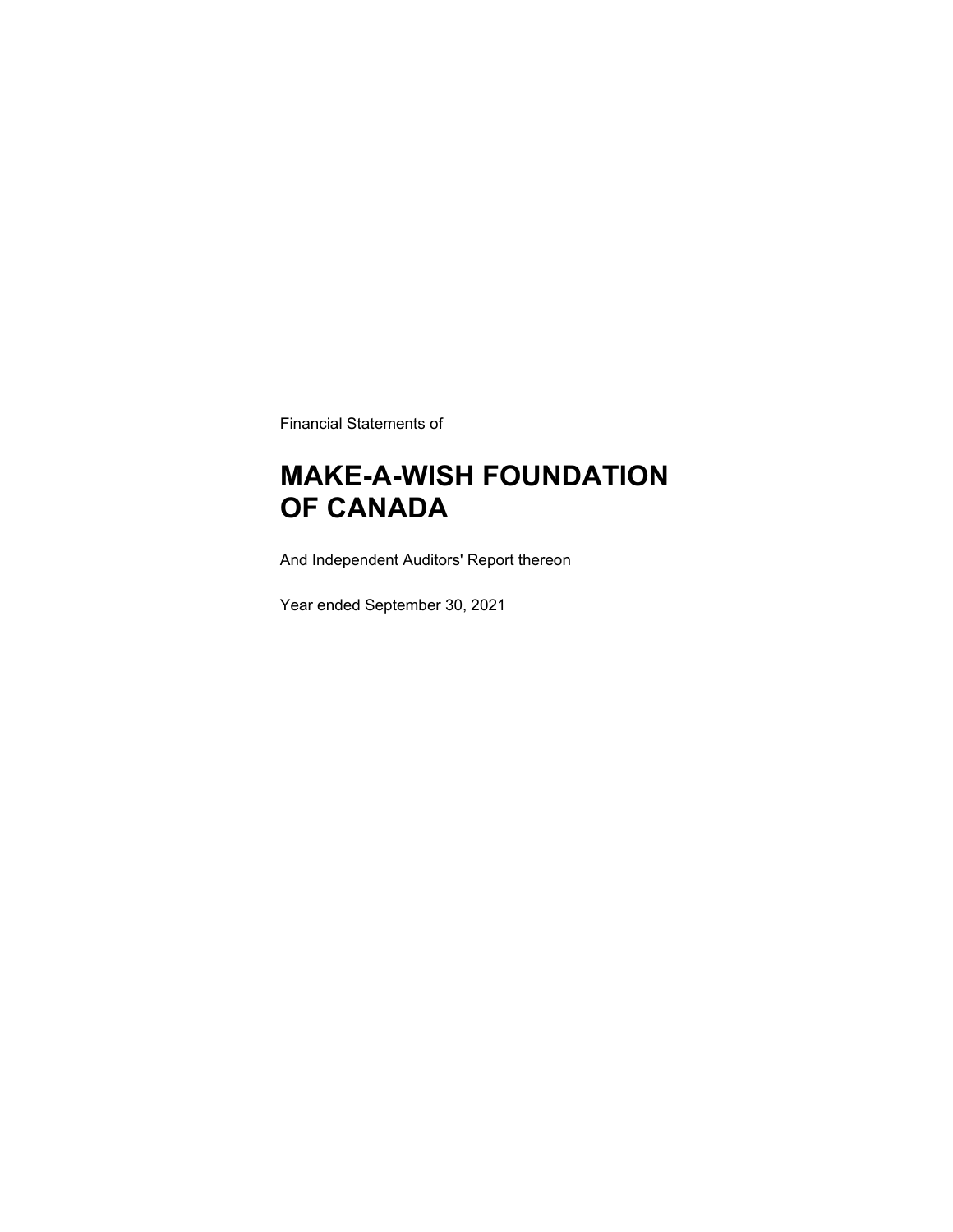

KPMG LLP Vaughan Metropolitan Centre 100 New Park Place, Suite 1400 Vaughan ON L4K 0J3 Canada Tel 905-265-5900 Fax 905-265-6390

### **INDEPENDENT AUDITORS' REPORT**

To the Board of Directors of Make-A-Wish Foundation of Canada

### *Qualified Opinion*

We have audited the financial statements of Make-A-Wish Foundation of Canada (the Entity), which comprise:

- the statement of financial position as at September 30, 2021
- the statement of operations for the year then ended
- the statement of changes in net assets for the year then ended
- the statement of cash flows for the year then ended
- and notes to the financial statements, including a summary of significant accounting policies

(Hereinafter referred to as the "financial statements").

In our opinion, except for the possible effects of the matter described in the *"Basis for Qualified Opinion"* section of our auditors' report, the accompanying financial statements present fairly, in all material respects, the financial position of the Entity as at September 30, 2021, and its results of operations and its cash flows for the year then ended in accordance with Canadian accounting standards for not-for-profit organizations.

### *Basis for Qualified Opinion*

In common with many charitable organizations, the Entity derives revenue from charitable donations, the completeness of which is not susceptible to satisfactory audit verification. Accordingly, verification of these revenues was limited to the amounts recorded in the records of the Entity.

Therefore, we were not able to determine whether any adjustments might be necessary to:

- the current assets reported in the statements of financial position as at September 30, 2021 and September 30, 2020
- the donations and fundraising and donations-in-kind revenues and excess (deficiency) of revenue over expenses reported in the statements of operations for the years ended September 30, 2021 and September 30, 2020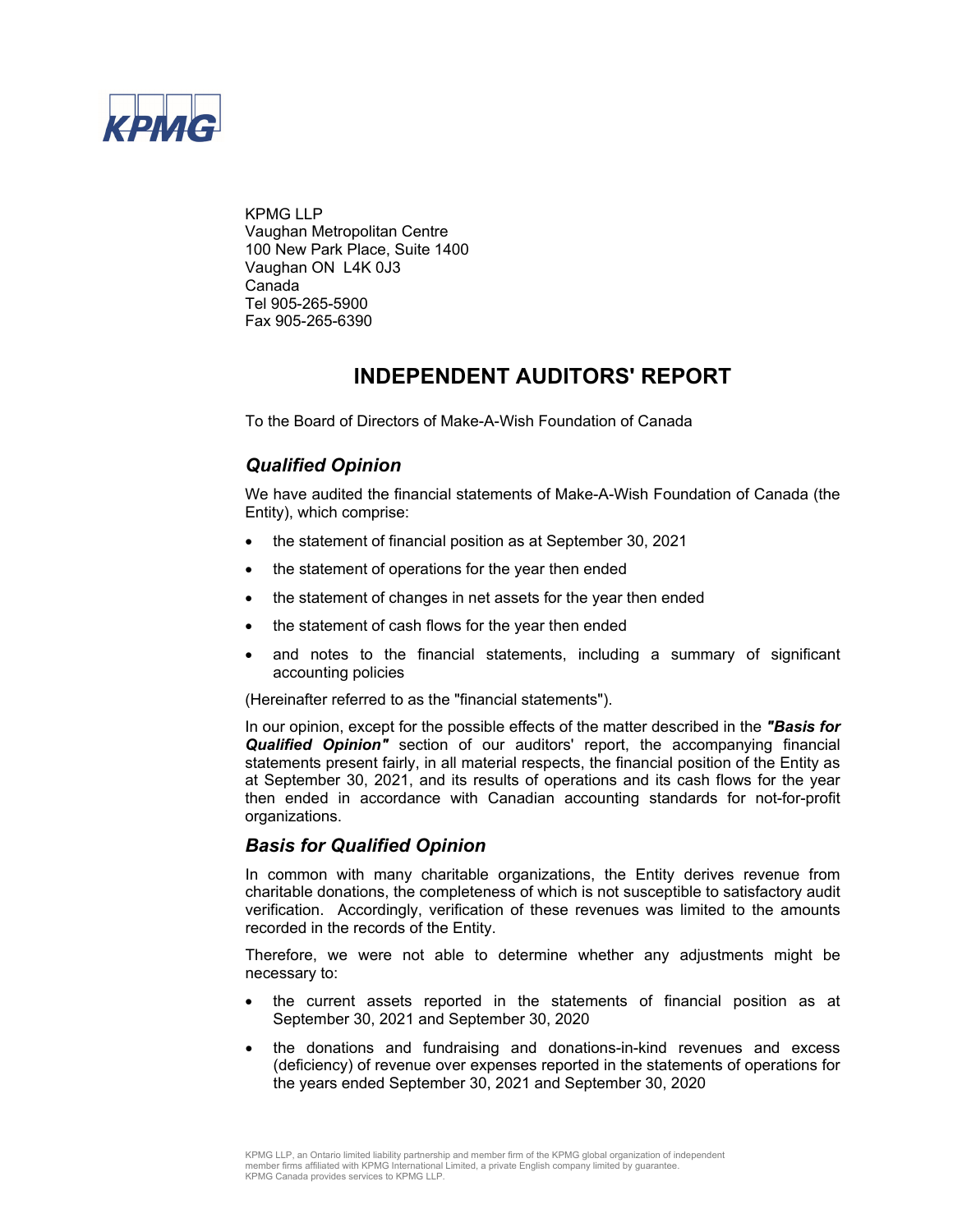

Page 2

- the unrestricted net assets, at the beginning and end of the year, reported in the statements of changes in net assets for the years ended September 30, 2021 and September 30, 2020
- the excess (deficiency) of revenue over expenses reported in the statements of cash flows for the years ended September 30, 2021 and September 30, 2020.

Our opinion on the financial statements for the year ended September 30, 2020 was qualified accordingly because of the possible effects of this limitation in scope.

We conducted our audit in accordance with Canadian generally accepted auditing standards. Our responsibilities under those standards are further described in the *"Auditors' Responsibilities for the Audit of the Financial Statements"* section of our auditors' report.

We are independent of the Entity in accordance with the ethical requirements that are relevant to our audit of the financial statements in Canada and we have fulfilled our other ethical responsibilities in accordance with these requirements.

We believe that the audit evidence we have obtained is sufficient and appropriate to provide a basis for our qualified opinion.

### *Responsibilities of Management and Those Charged with Governance for the Financial Statements*

Management is responsible for the preparation and fair presentation of the financial statements in accordance with Canadian accounting standards for not-for-profit organizations, and for such internal control as management determines is necessary to enable the preparation of financial statements that are free from material misstatement, whether due to fraud or error.

In preparing the financial statements, management is responsible for assessing the Entity's ability to continue as a going concern, disclosing as applicable, matters related to going concern and using the going concern basis of accounting unless management either intends to liquidate the Entity or to cease operations, or has no realistic alternative but to do so.

Those charged with governance are responsible for overseeing the Entity's financial reporting process.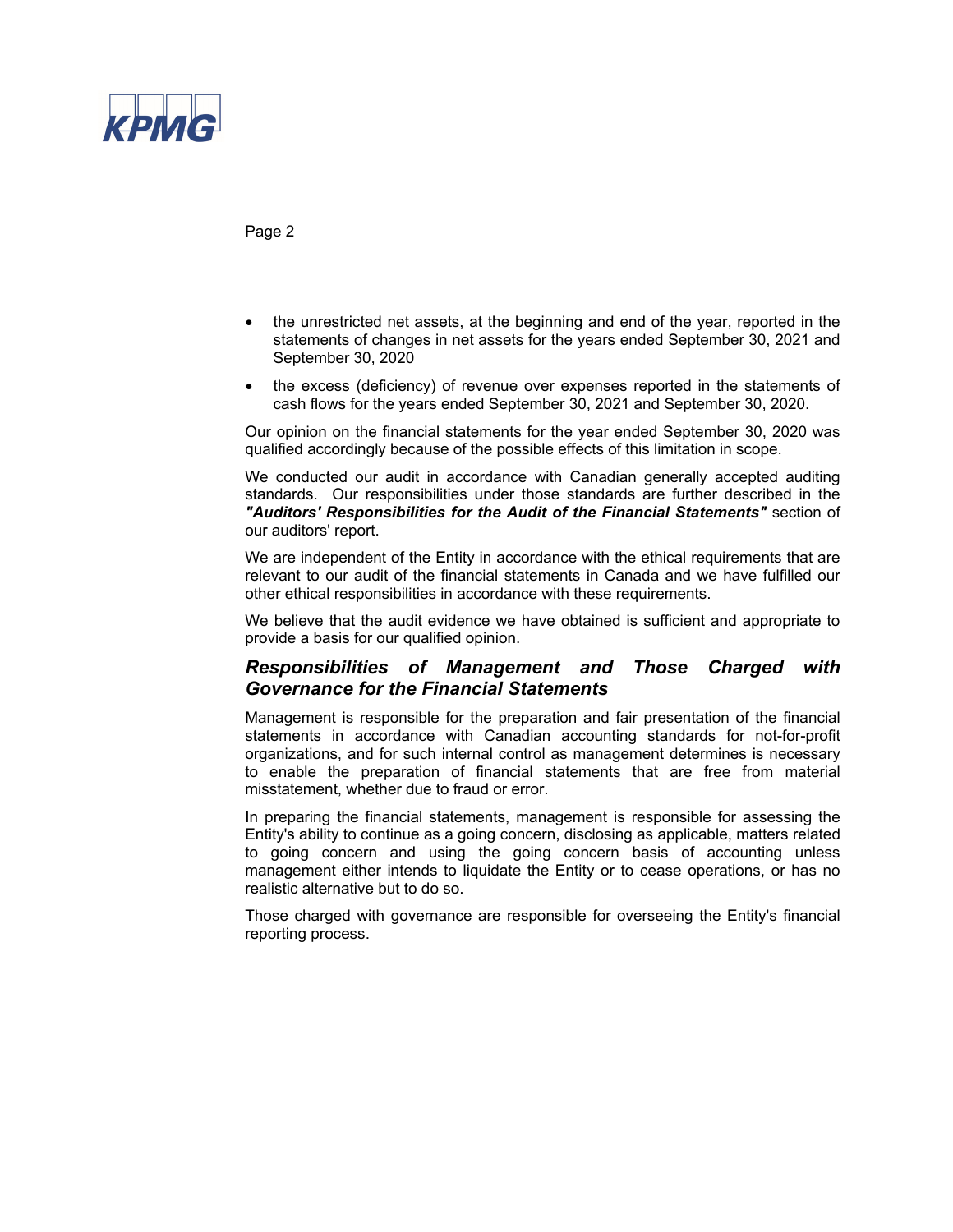

Page 3

### *Auditors' Responsibilities for the Audit of the Financial Statements*

Our objectives are to obtain reasonable assurance about whether the financial statements as a whole are free from material misstatement, whether due to fraud or error, and to issue an auditors' report that includes our opinion.

Reasonable assurance is a high level of assurance, but is not a guarantee that an audit conducted in accordance with Canadian generally accepted auditing standards will always detect a material misstatement when it exists.

Misstatements can arise from fraud or error and are considered material if, individually or in the aggregate, they could reasonably be expected to influence the economic decisions of users taken on the basis of the financial statements.

As part of an audit in accordance with Canadian generally accepted auditing standards, we exercise professional judgment and maintain professional skepticism throughout the audit.

We also:

 Identify and assess the risks of material misstatement of the financial statements, whether due to fraud or error, design and perform audit procedures responsive to those risks, and obtain audit evidence that is sufficient and appropriate to provide a basis for our opinion.

The risk of not detecting a material misstatement resulting from fraud is higher than for one resulting from error, as fraud may involve collusion, forgery, intentional omissions, misrepresentations, or the override of internal control.

- Obtain an understanding of internal control relevant to the audit in order to design audit procedures that are appropriate in the circumstances, but not for the purpose of expressing an opinion on the effectiveness of the Entity's internal control.
- Evaluate the appropriateness of accounting policies used and the reasonableness of accounting estimates and related disclosures made by management.
- Conclude on the appropriateness of management's use of the going concern basis of accounting and, based on the audit evidence obtained, whether a material uncertainty exists related to events or conditions that may cast significant doubt on the Entity's ability to continue as a going concern. If we conclude that a material uncertainty exists, we are required to draw attention in our auditors' report to the related disclosures in the financial statements or, if such disclosures are inadequate, to modify our opinion. Our conclusions are based on the audit evidence obtained up to the date of our auditors' report. However, future events or conditions may cause the Entity to cease to continue as a going concern.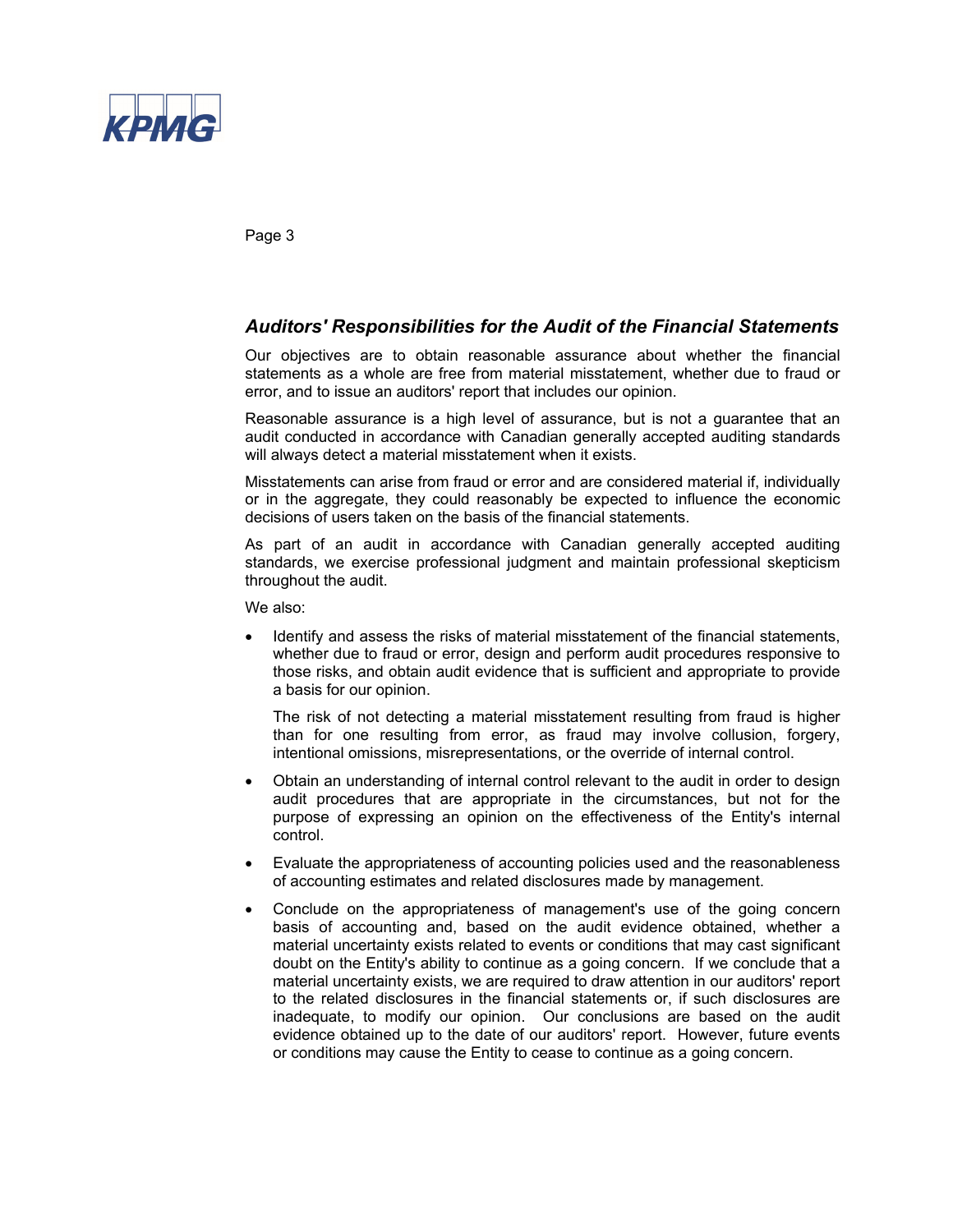

Page 4

- Evaluate the overall presentation, structure and content of the financial statements, including the disclosures, and whether the financial statements represent the underlying transactions and events in a manner that achieves fair presentation.
- Communicate with those charged with governance regarding, among other matters, the planned scope and timing of the audit and significant audit findings, including any significant deficiencies in internal control that we identify during our audit.

 $KPMG$  14P

Chartered Professional Accountants, Licensed Public Accountants

Vaughan, Canada

March 25, 2022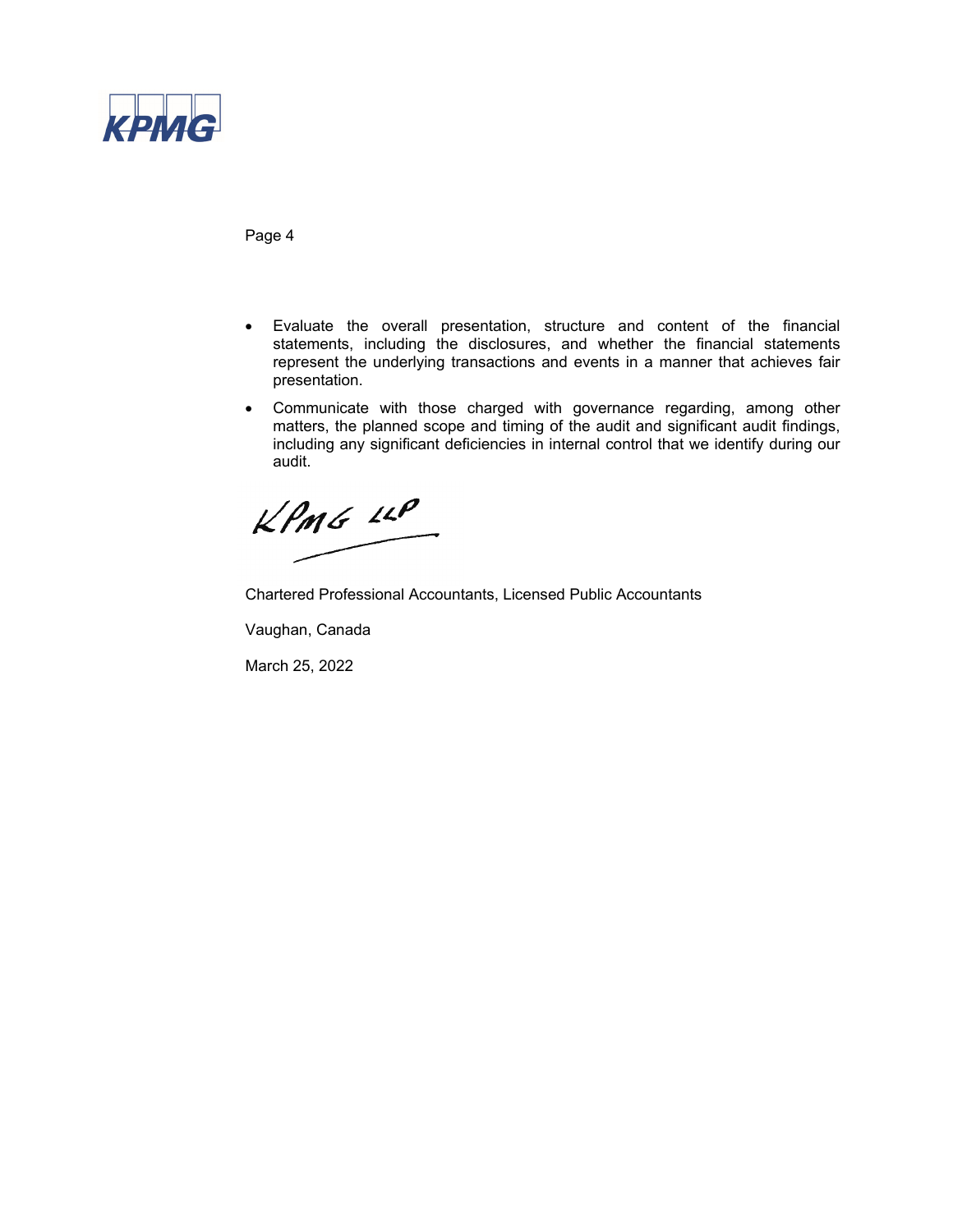Statement of Financial Position

September 30, 2021, with comparative information for 2020

|                                                                                                       | 2021            | 2020            |
|-------------------------------------------------------------------------------------------------------|-----------------|-----------------|
| <b>Assets</b>                                                                                         |                 |                 |
| Current assets:                                                                                       |                 |                 |
| Cash and cash equivalents (note 2)                                                                    | \$<br>8,557,200 | \$<br>5,335,367 |
| Short-term investments (note 2)                                                                       | 7,037,290       | 9,287,631       |
| Accounts receivable (notes 3 and 11)                                                                  | 2,911,644       | 2,352,086       |
| Prepaid expenses                                                                                      | 142,311         | 470,955         |
|                                                                                                       | 18,648,445      | 17,446,039      |
| Long-term investments (note 4)                                                                        | 47,068,855      | 38,874,690      |
| Capital assets (note 5)                                                                               | 727,428         | 947,985         |
| Intangible asset (note 6)                                                                             | 10,712          | 10,712          |
|                                                                                                       | \$ 66,455,440   | \$57,279,426    |
| Liabilities and Net Assets<br><b>Current liabilities:</b><br>Accounts payable and accrued liabilities | \$<br>2,361,517 | 3,877,442<br>\$ |
| Deferred revenue (note 7)                                                                             | 1,090,898       | 1,484,391       |
|                                                                                                       | 3,452,415       | 5,361,833       |
| Deferred capital contributions (note 8)                                                               | 46,463          | 64,158          |
| Net assets:                                                                                           |                 |                 |
| Invested in capital assets                                                                            | 680,965         | 883,827         |
| Unrestricted                                                                                          | 60,687,879      | 49,633,094      |
| Endowment (note 13)                                                                                   | 1,587,718       | 1,336,514       |
|                                                                                                       | 62,956,562      | 51,853,435      |
| Lease commitments (note 15)                                                                           |                 |                 |
|                                                                                                       |                 |                 |

See accompanying notes to financial statements.

On behalf of the Board:

**Chair** Chair

Treasurer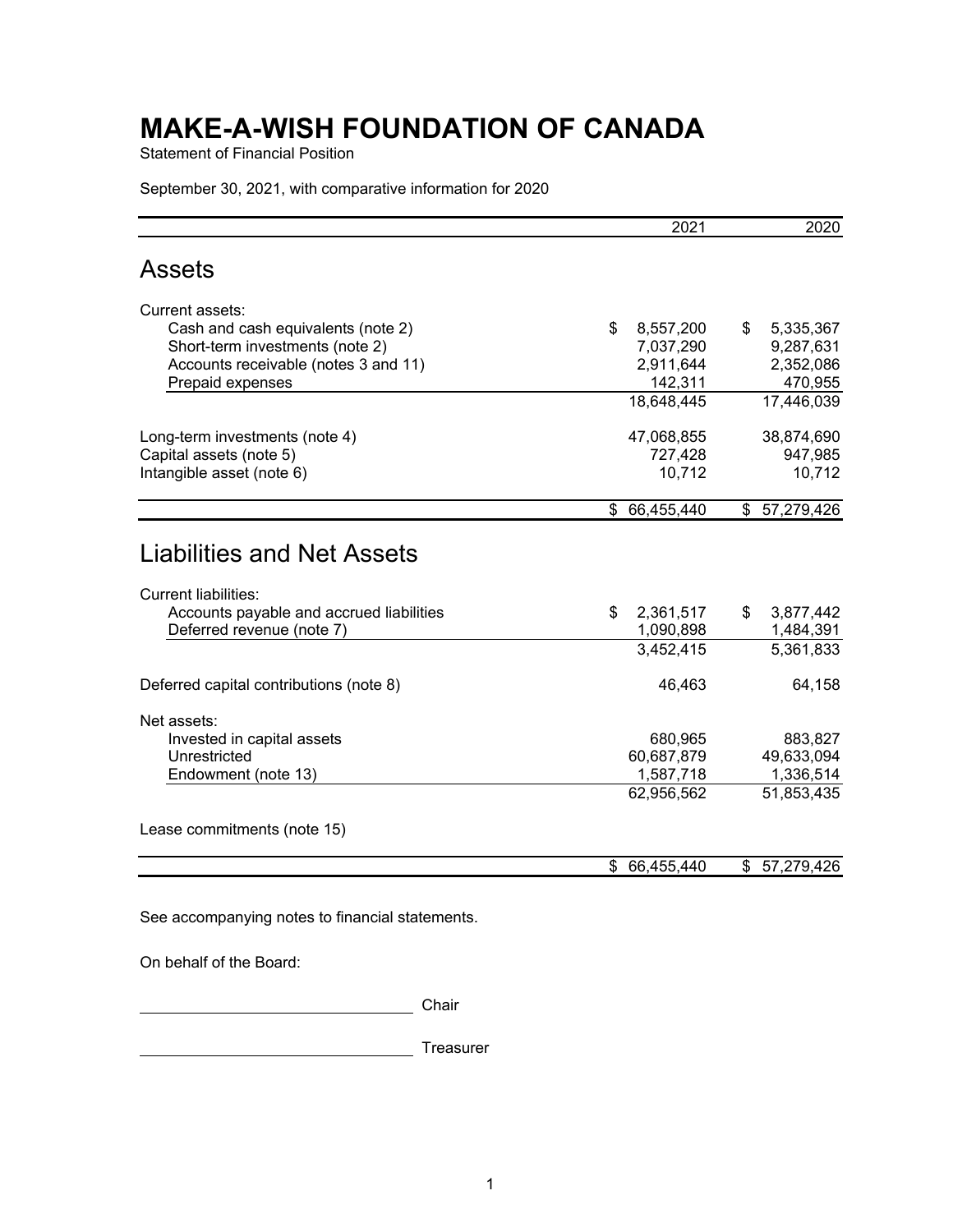Statement of Operations

Year ended September 30, 2021, with comparative information for 2020

|                                              | 2021              | 2020              |
|----------------------------------------------|-------------------|-------------------|
| Revenue:                                     |                   |                   |
| Donations and fundraising                    | 16,297,504<br>\$. | 21,018,236<br>S.  |
| Donations-in-kind                            | 459,510           | 4,756,436         |
| <b>Bequests</b>                              | 4,352,788         | 2,359,413         |
| Investment income (note 4)                   | 6,608,267         | 1,890,662         |
| Government subsidies (note 11)               | 3,245,171         | 2,802,194         |
|                                              | 30,963,240        | 32,826,941        |
| Expenses (note 14):                          |                   |                   |
| Programs                                     | 9,808,733         | 19,779,912        |
| Fundraising                                  | 7,698,828         | 9,614,594         |
| General and administration (note 10)         | 2,603,756         | 5,414,911         |
|                                              | 20,111,317        | 34,809,417        |
| Excess (deficiency) of revenue over expenses | 10,851,923<br>S   | \$<br>(1,982,476` |

See accompanying notes to financial statements.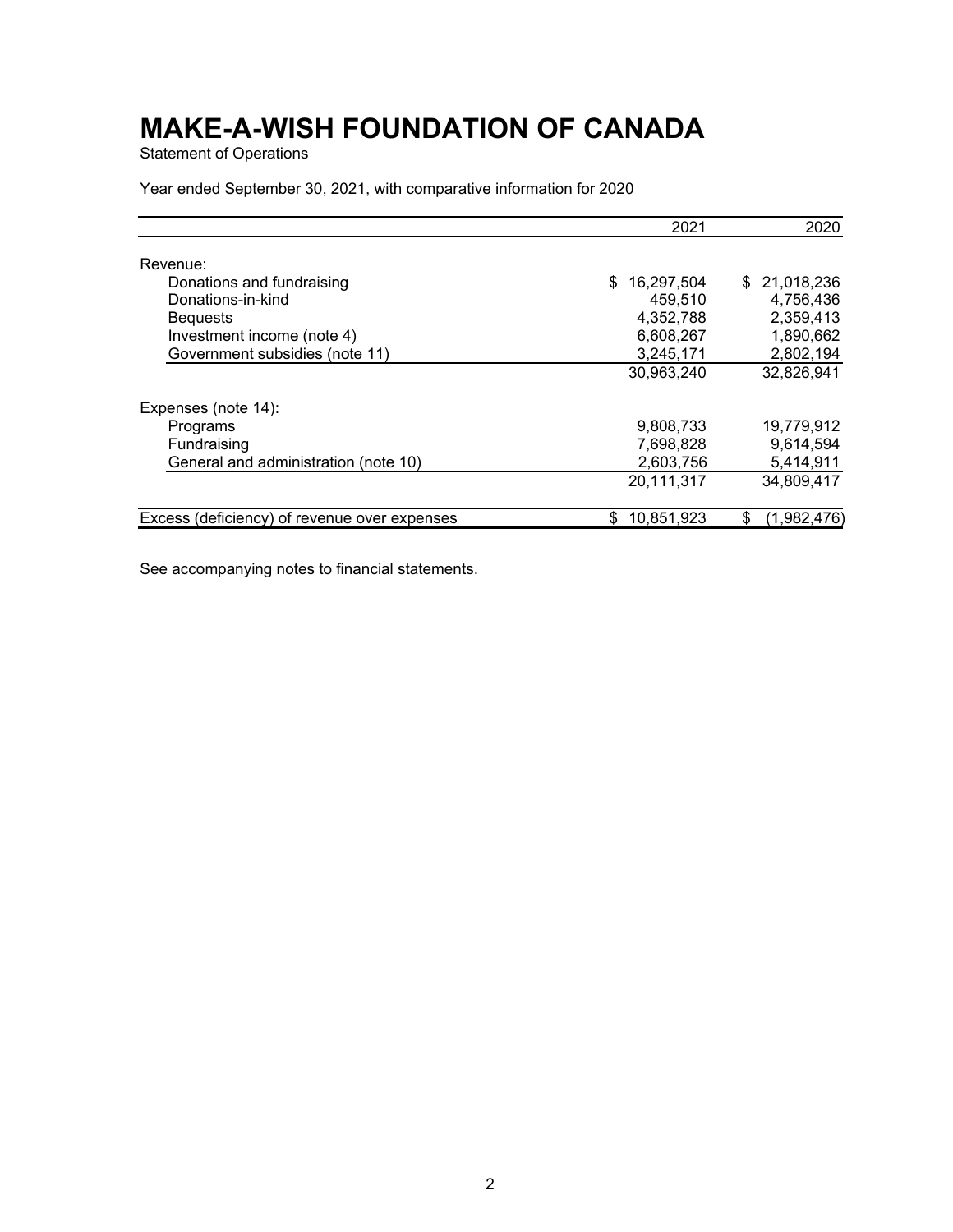Statement of Changes in Net Assets

### Year ended September 30, 2021, with comparative information for 2020

|                                                 |               |                  |                 | 2021          | 2020             |
|-------------------------------------------------|---------------|------------------|-----------------|---------------|------------------|
|                                                 | Invested      |                  |                 |               |                  |
|                                                 | in capital    |                  |                 |               |                  |
|                                                 | assets        | Unrestricted     | Endowment       | Total         | Total            |
|                                                 | (note 5)      |                  | (note 13)       |               |                  |
| Net assets, beginning of year                   | \$<br>883,827 | 49,633,094<br>\$ | \$<br>1,336,514 | \$51,853,435  | \$53,724,391     |
| Excess (deficiency) of revenue<br>over expenses | (210,956)     | 11,062,879       |                 | 10,851,923    | (1,982,476)      |
| Invested in capital assets                      | 8,094         | (8,094)          |                 |               |                  |
| Additions to endowment fund                     |               |                  | 251.204         | 251.204       | 111,520          |
| Net assets, end of year                         | \$<br>680.965 | 60,687,879<br>\$ | \$<br>1,587,718 | \$ 62,956,562 | 51,853,435<br>\$ |

See accompanying notes to financial statements.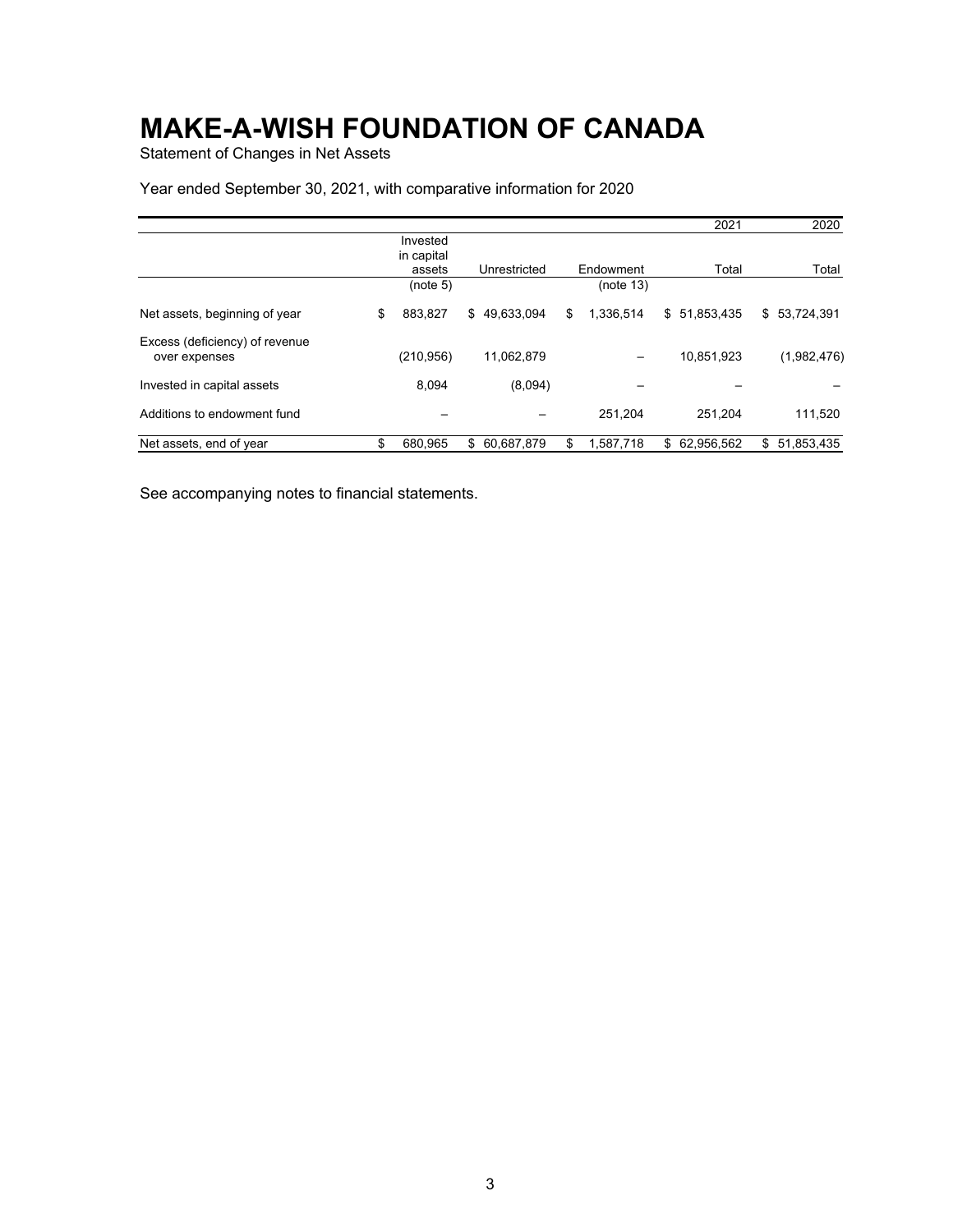Statement of Cash Flows

Year ended September 30, 2021, with comparative information for 2020

|                                                                           | 2021             | 2020              |
|---------------------------------------------------------------------------|------------------|-------------------|
| Cash provided by (used in):                                               |                  |                   |
| Operations:                                                               |                  |                   |
| Excess (deficiency) of revenue over expenses<br>Items not involving cash: | \$<br>10,851,923 | \$<br>(1,982,476) |
| Amortization and disposal of capital assets                               | 228,651          | 228,087           |
| Amortization of deferred capital contributions                            | (17, 695)        | (36, 926)         |
| Unrealized gain on investments                                            | (4,590,768)      | (522, 371)        |
| Change in non-cash operating working capital:                             |                  |                   |
| Accounts receivable                                                       | (559, 558)       | (1,521,829)       |
| Prepaid expenses                                                          | 328,644          | (233, 760)        |
| Accounts payable and accrued liabilities                                  | (1,515,925)      | 2,351,660         |
| Deferred revenue                                                          | (393,493)        | 152,063           |
|                                                                           | 4,331,779        | (1,565,552)       |
| Financing:                                                                |                  |                   |
| Increase in investments held for the endowment fund                       | 251,204          | 111,520           |
| Investments:                                                              |                  |                   |
| Additions to capital assets                                               | (8,094)          | (138, 341)        |
| Decrease in investments, net                                              | (1, 353, 056)    | 1,183,680         |
|                                                                           | (1,361,150)      | 1,045,339         |
| Increase (decrease) in cash and cash equivalents                          | 3,221,833        | (408, 693)        |
| Cash and cash equivalents, beginning of year                              | 5,335,367        | 5,744,060         |
| Cash and cash equivalents, end of year                                    | \$<br>8,557,200  | \$<br>5,335,367   |

See accompanying notes to financial statements.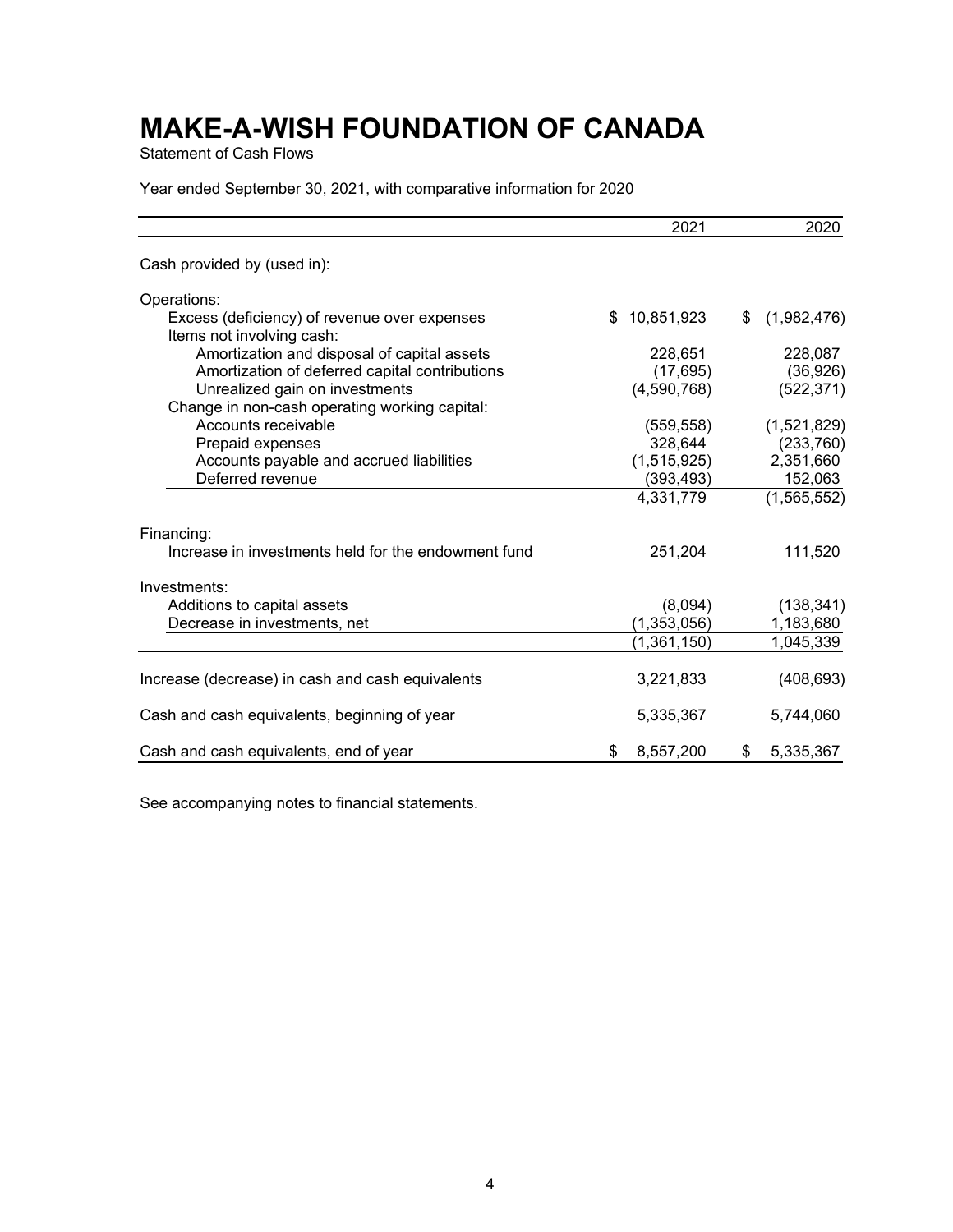Notes to Financial Statements

Year ended September 30, 2021

By a Letters Patent of Amalgamation dated September 30, 2019, Make-A-Wish Foundation of Canada ("MAW Canada") and Children's Wish Foundation of Canada ("CWF Canada") were amalgamated under the laws of British Columbia, and continued under the new registered Amalgamated Society name, Make-A-Wish Foundation of Canada ("MAWC" or "Amalgamated Society"). MAWC was licensed by Make-A-Wish Foundation International and, in turn, sub-licensed seven incorporated chapters (the "Chapters") across Canada.

Further, by the same Letters Patent of Amalgamation, within 12 months of the amalgamation between MAW Canada and CWF Canada, or as soon as commercially and reasonably practicable, the incorporated chapters of MAW Canada were to be integrated into the Amalgamated Society.

As such, on May 1, 2020, the Board of Directors of each Chapter resigned and MAWC appointed three members of the MAWC Board to each Chapter board on an interim basis, creating common control. Then, on September 30, 2020 MAWC and the Chapters were legally amalgamated into the national organization which had been renamed the Make-A-Wish Legacy Foundation.

On October 1, 2020, all the assets and operations of the Make-A-Wish Legacy Foundation were transferred to the new Make-A-Wish Foundation of Canada which operates under the Canada Notfor-profit Corporations Act.

MAWC is a registered charity under the Income Tax Act (Canada) and, accordingly, is exempt from income taxes, provided certain requirements of the Income Tax Act (Canada) are met.

MAWC's mission is:

MAWC creates life-changing wishes for children with critical illnesses. It is on a quest to bring every eligible child's wish to life because a wish is an integral part of a child's treatment journey. Children who have wishes granted can build the physical and emotional need to fight a critical illness.

MAWC's purposes are:

(a) To fund, facilitate, promote and carry out activities and programs which have the purpose of granting wishes to children who have been diagnosed with a critical illness in a life-threatening stage or with extreme long-term complications in a way the law regards as charitable;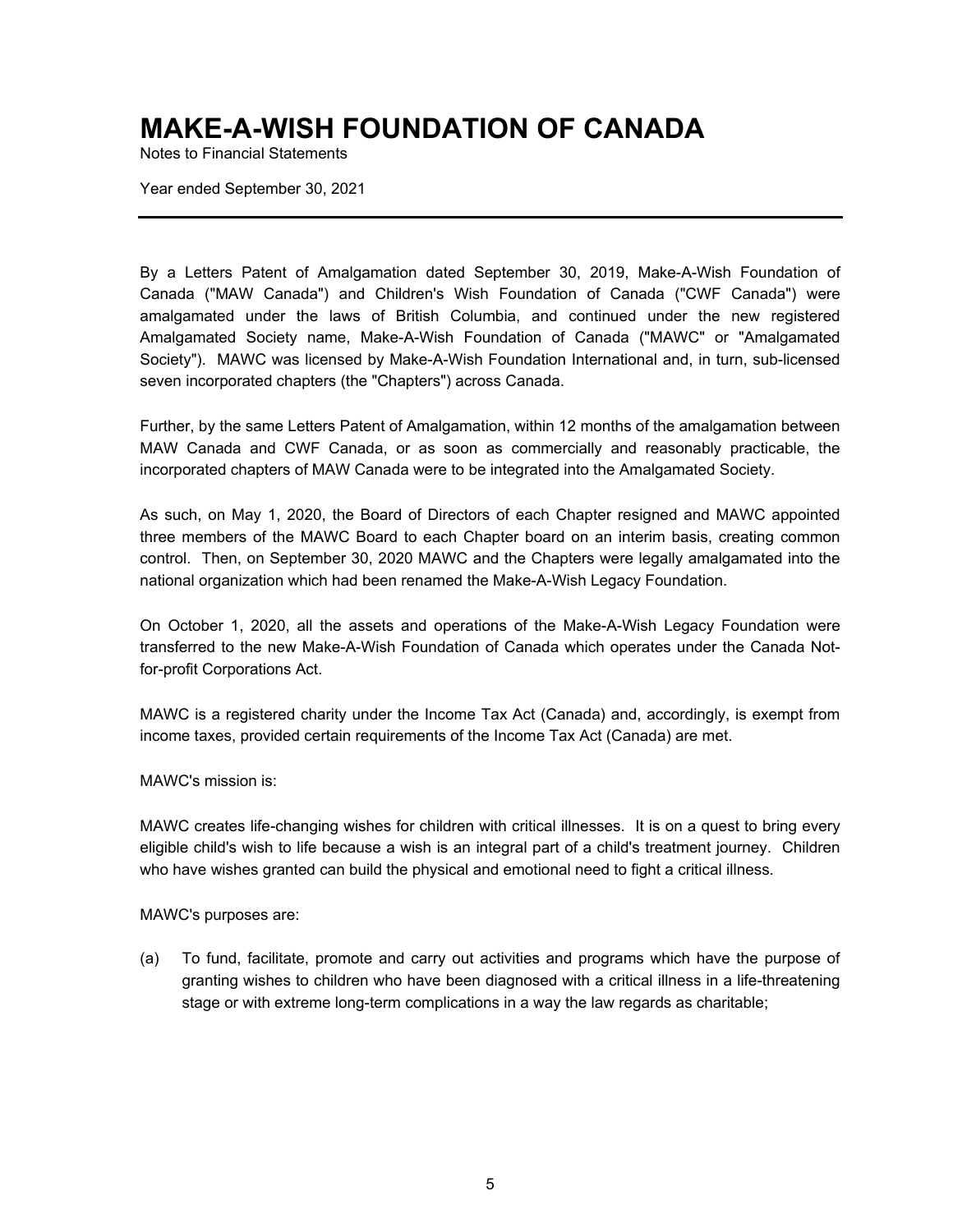Notes to Financial Statements (continued)

Year ended September 30, 2021

- (b) To receive bequests, trusts, funds and property, and to hold, invest, administer and distribute funds and property for the purposes of MAWC as presently set out and for such other organizations as are "qualified donees" under the provisions of the Income Tax Act (Canada) and for such other purposes and activities which are authorized for registered charities under the provisions of the Income Tax Act (Canada); and
- (c) To do all such other things as are incidental and ancillary to the attainment of these purposes and to the exercise of the powers of MAWC.

### **1. Significant accounting policies:**

These financial statements have been prepared by management in accordance with Canadian accounting standards for not-for-profit organizations.

(a) Revenue recognition:

Donations are recorded when received or receivable if the amount to be received can be reasonably estimated and collection is reasonable assured. No accruals are made for monies pledged but not yet received.

Donations-in-kind are recognized when fair value can be reasonably estimated and when the materials and services are used in the normal course of MAWC's operations and would otherwise have been purchased. Donated material and services for the year ended September 30, 2021 amounted to \$459,510 (2020 - \$4,756,436).

Investment income, which is recorded on the accrual basis, includes interest and dividends. All changes in fair value are recognized in the statement of operations.

Government subsidies are recognized when approval for funding is received and applicable conditions are met.

Bequests are recognized as revenue when received or receivable provided the amount to be received can be reasonably estimated and collection is reasonably assured.

Endowment contributions are recognized as direct increases in net assets.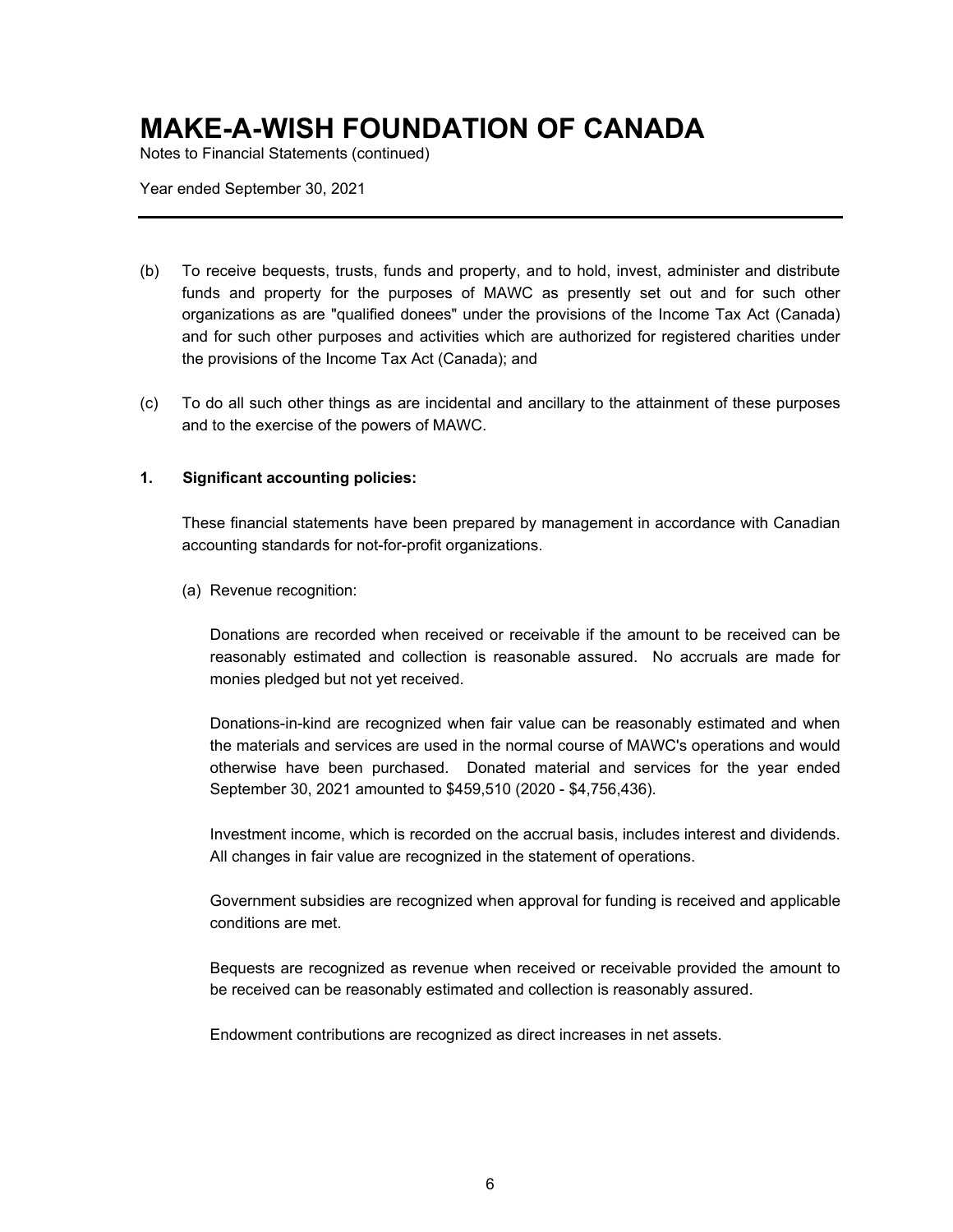Notes to Financial Statements (continued)

Year ended September 30, 2021

#### **1. Significant accounting policies (continued):**

The efforts of volunteer workers are not reflected in the accompanying financial statements as no objective basis is available to measure the value of such services; however, a substantial number of volunteers have donated significant amounts of their time to MAWC.

(b) Financial instruments:

Financial instruments are recorded at fair value on initial recognition. Freestanding derivative instruments that are not in a qualifying hedging relationship and equity instruments that are quoted in an active market are subsequently measured at fair value. All other financial instruments are subsequently recorded at cost or amortized cost, unless management has elected to carry the instruments at fair value. MAWC has not elected to carry any such financial instruments at fair value. Long-term investments are carried at fair value.

Transaction costs incurred on the acquisition of financial instruments measured subsequently at fair value are expensed as incurred. All other financial instruments are adjusted by transaction costs incurred on acquisition and financing costs, which are amortized using the straight-line method.

Financial assets are assessed for impairment on an annual basis at the end of the fiscal year if there are indicators of impairment. If there is an indicator of impairment, MAWC determines if there is a significant adverse change in the expected amount or timing of future cash flows from the financial asset. If there is a significant adverse change in the expected cash flows, the carrying value of the financial asset is reduced to the highest of the present value of the expected cash flows, the amount that could be realized from selling the financial asset or the amount MAWC expects to realize by exercising its rights to any collateral. If events and circumstances reverse in a future year, an impairment loss will be reversed to the extent of the impairment, not exceeding the initial carrying value.

(c) Capital assets:

Purchased capital assets are recorded at cost. Contributed capital assets are recorded at fair value at the date of contribution. Repairs and maintenance costs are charged to expense. Betterments which extend the estimated life of an asset are capitalized. When a capital asset no longer contributes to MAWC's ability to provide services, its carrying amount is written down to its residual value.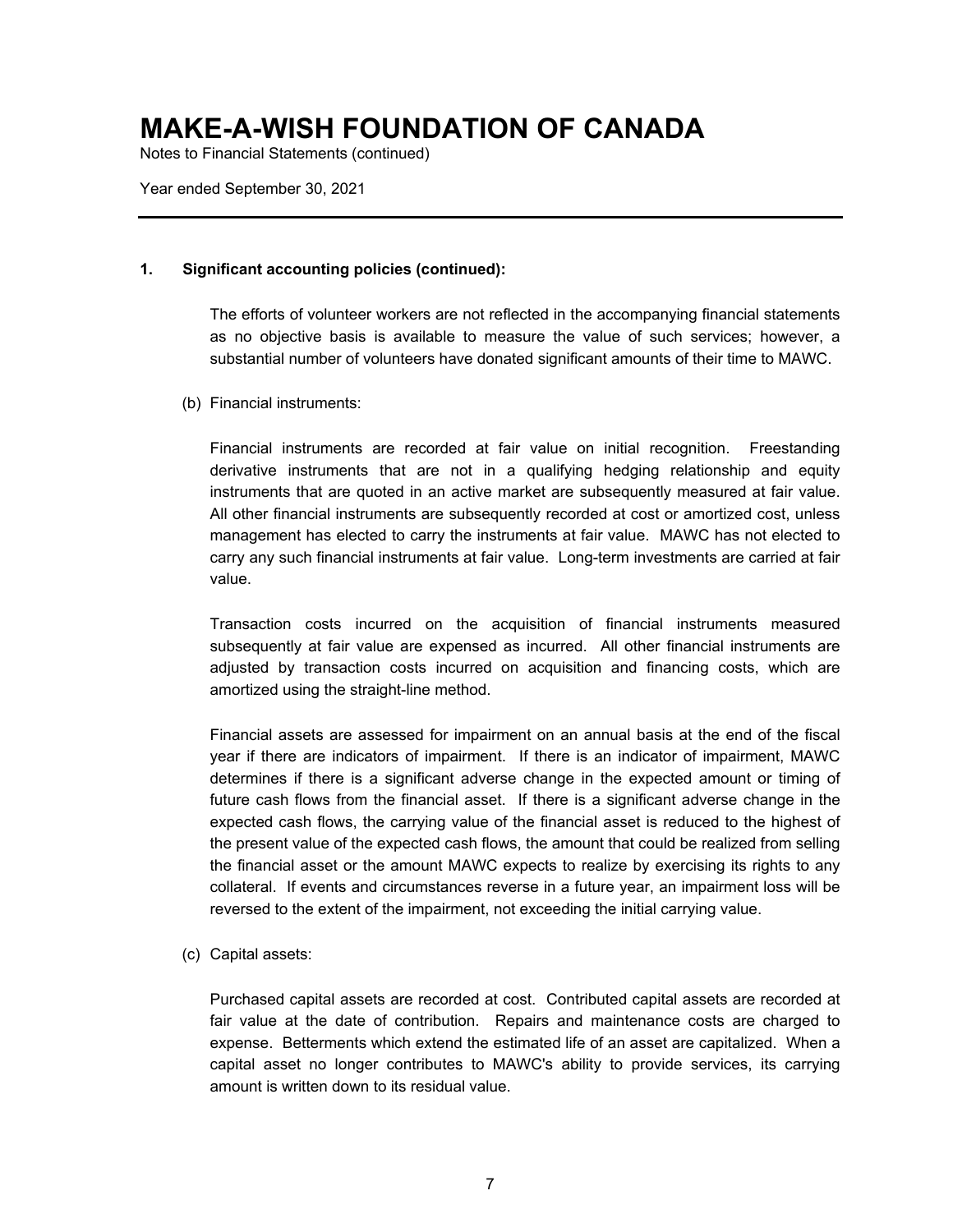Notes to Financial Statements (continued)

Year ended September 30, 2021

### **1. Significant accounting policies (continued):**

Capital assets are amortized on a straight-line basis over their useful lives as follows:

Furniture and equipment **Furniture 3** years Computers 3 years Donated computer equipment 7 years 7 years Leasehold improvements<br>Automobiles 6 years Automobiles

(d) Intangible asset:

Intangible asset includes a time-share condominium asset that was donated to MAWC which has been recorded at the fair market value as determined by an independent appraiser at the time of receipt of the contribution. The time-share has an indefinite life; therefore, it is not amortized.

(e) Net assets:

The Board of Directors ("Board") of MAWC has directed management to maintain separate fund balances within the net assets of MAWC. The unrestricted operating fund reflects resources available for immediate use. Endowments consist of restricted contributions received whereby the principal gift is required to be maintained intact and the investment income generated is used in accordance with the purposes established by the donors.

(f) Foreign currency translation:

The fair values of foreign currency-denominated investments included in the statement of financial position are translated into Canadian dollars at year-end rates of exchange. Revenue and expenses are translated at the exchange rate prevailing on the transaction date. Gains and losses arising from translation are reflected in the statement of operations in investment income.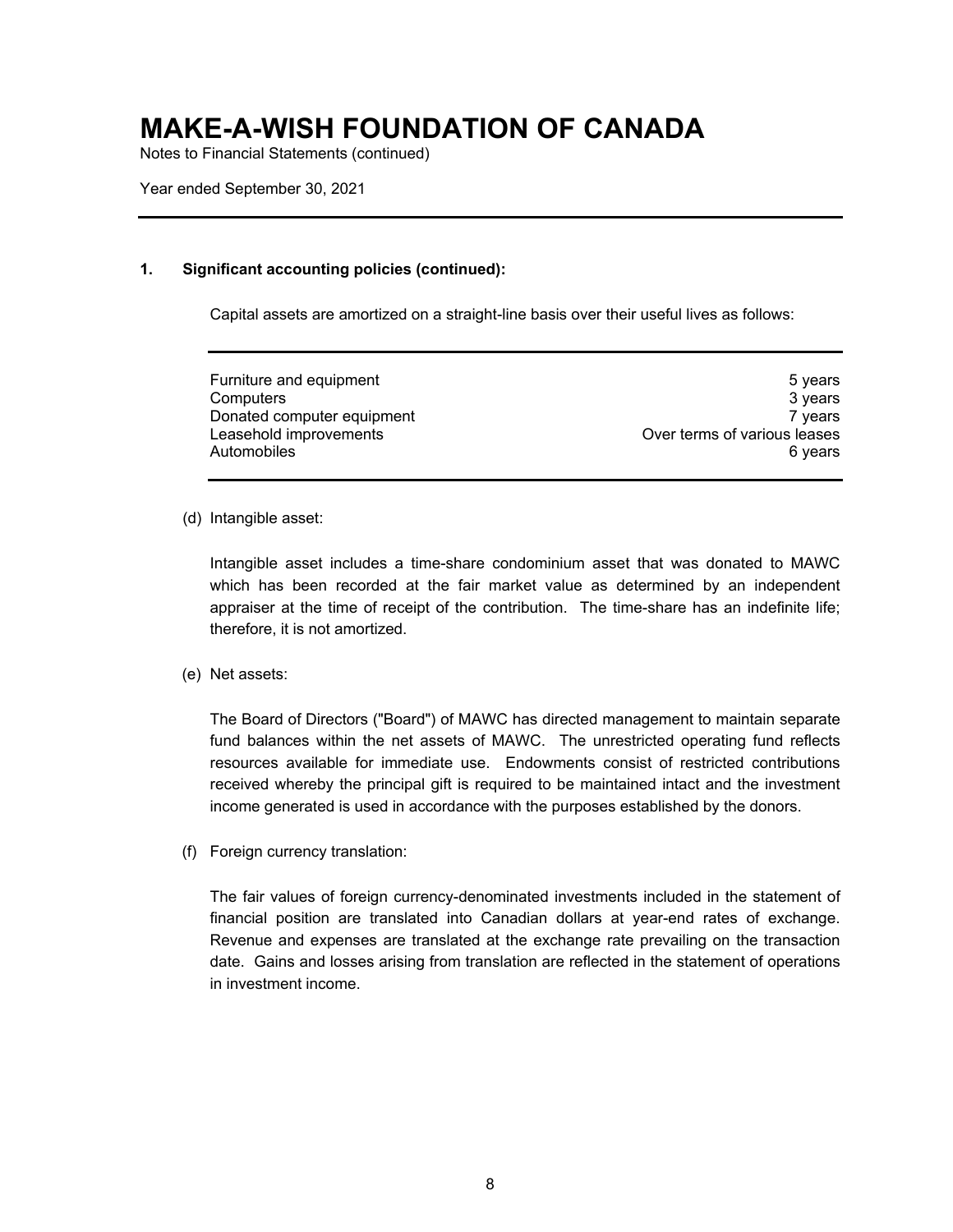Notes to Financial Statements (continued)

Year ended September 30, 2021

### **1. Significant accounting policies (continued):**

(g) Expense allocations:

MAWC classifies expenses on the statement of operations by function. Expenses are allocated to the functional areas of programs, fundraising and general and administration based upon staff time directed to those functional areas.

(h) Use of estimates:

The preparation of financial statements requires management to make estimates and assumptions that affect the reported amounts of assets and liabilities and disclosure of contingent assets and liabilities at the date of the financial statements and the reported amounts of revenue and expenses during the year. Significant items subject to such estimates and assumptions include the carrying amount of capital assets. Actual results could differ from those estimates.

### **2. Cash and cash equivalents and short-term investments:**

Cash and cash equivalents includes \$814,783 (2020 - \$551,863) of restricted funds held in bank accounts for the purpose of expense payments relating to lotteries and raffles.

Short-term investments consist of guaranteed investment certificates bearing interest at a rate of 0.00% to 3.75% per annum, maturing on December 2021 to June 2027.

### **3. Accounts receivable:**

|                                                       | 2021                 | 2020                 |
|-------------------------------------------------------|----------------------|----------------------|
| Harmonized sales tax receivable<br>Revenue receivable | 916,588<br>1.995.056 | 633,811<br>1.718.275 |
|                                                       | \$2,911,644          | \$2,352,086          |

Allowance for doubtful accounts amounted to nil (2020 - nil).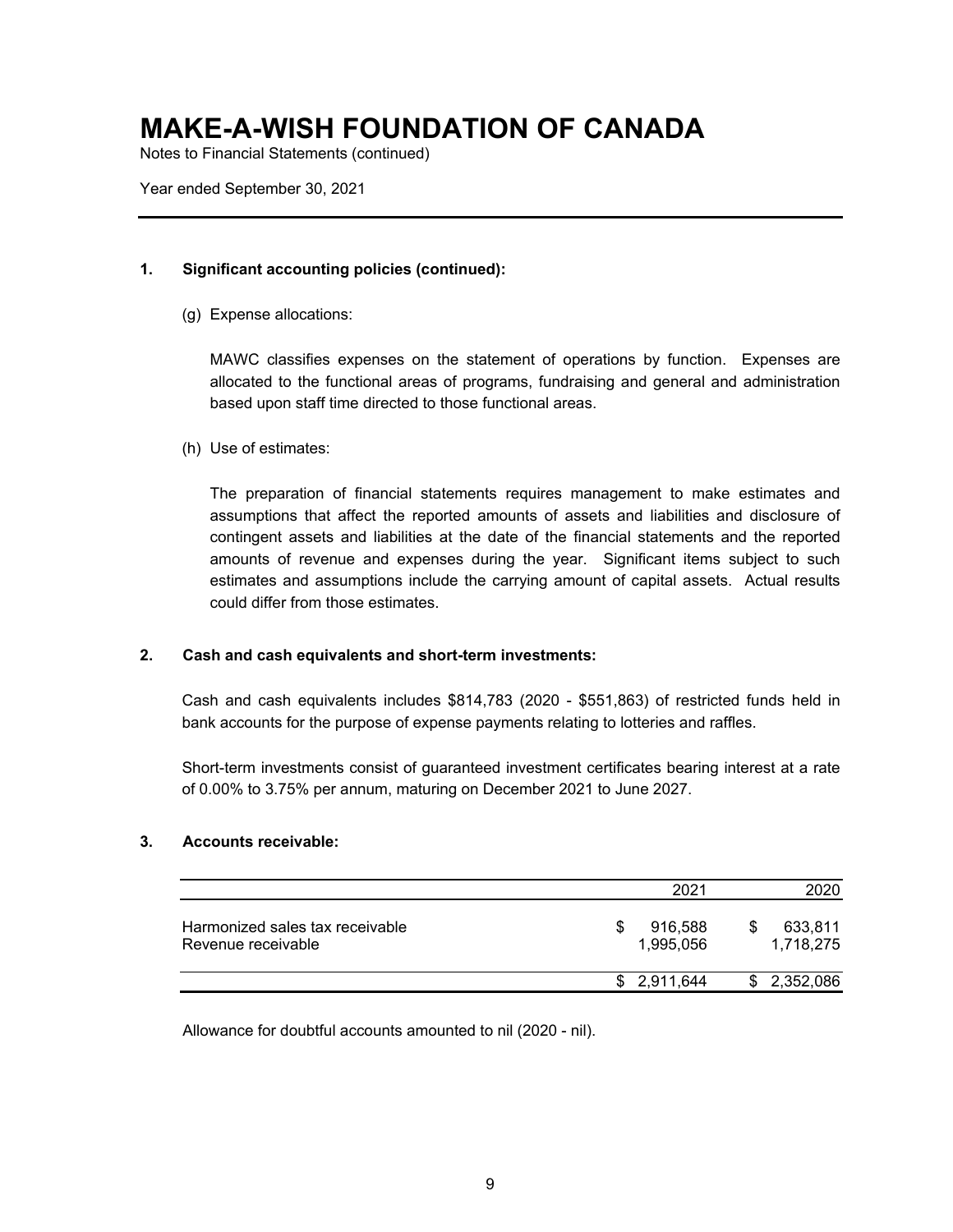Notes to Financial Statements (continued)

Year ended September 30, 2021

### **4. Long-term investments:**

|                   |                  | 2021 |            |                    | 2020             |
|-------------------|------------------|------|------------|--------------------|------------------|
|                   |                  |      | Fair       |                    | Fair             |
|                   | Cost             |      | value      | Cost               | value            |
|                   |                  |      |            |                    |                  |
| Cash equivalents: |                  |      |            |                    |                  |
| Money market fund | \$               | \$   |            | \$<br>90,669       | \$<br>90,669     |
| Equities:         |                  |      |            |                    |                  |
| Domestic          | 11,763,570       |      | 15,401,931 | 10,489,445         | 11,164,937       |
| Foreign           | 10,237,835       |      | 15,554,056 | 9,680,485          | 13,178,188       |
| Fixed income:     |                  |      |            |                    |                  |
| Domestic          | 14,473,977       |      | 14,525,150 | 12,819,612         | 13,104,382       |
| Endowment         | 1,187,501        |      | 1,587,718  | 1,114,024          | 1,336,514        |
|                   | \$<br>37.662.883 | \$   | 47,068,855 | \$<br>34, 194, 235 | \$<br>38,874,690 |

Investment income consists of:

|                                              |   | 2021      | 2020          |
|----------------------------------------------|---|-----------|---------------|
| Interest                                     | S | 477,343   | \$<br>471,370 |
| <b>Dividends</b>                             |   | 1,152,006 | 910,380       |
| Foreign exchange loss                        |   | (20, 768) | (62, 880)     |
| Realized gain on investments                 |   | 408,918   | 49,421        |
| Investment income from transactions          |   | 2,017,499 | 1,368,291     |
| Net change in unrealized gain on investments |   | 4,590,768 | 522,371       |
|                                              |   | 6,608,267 | 1.890.662     |

See note 16 for investment risks.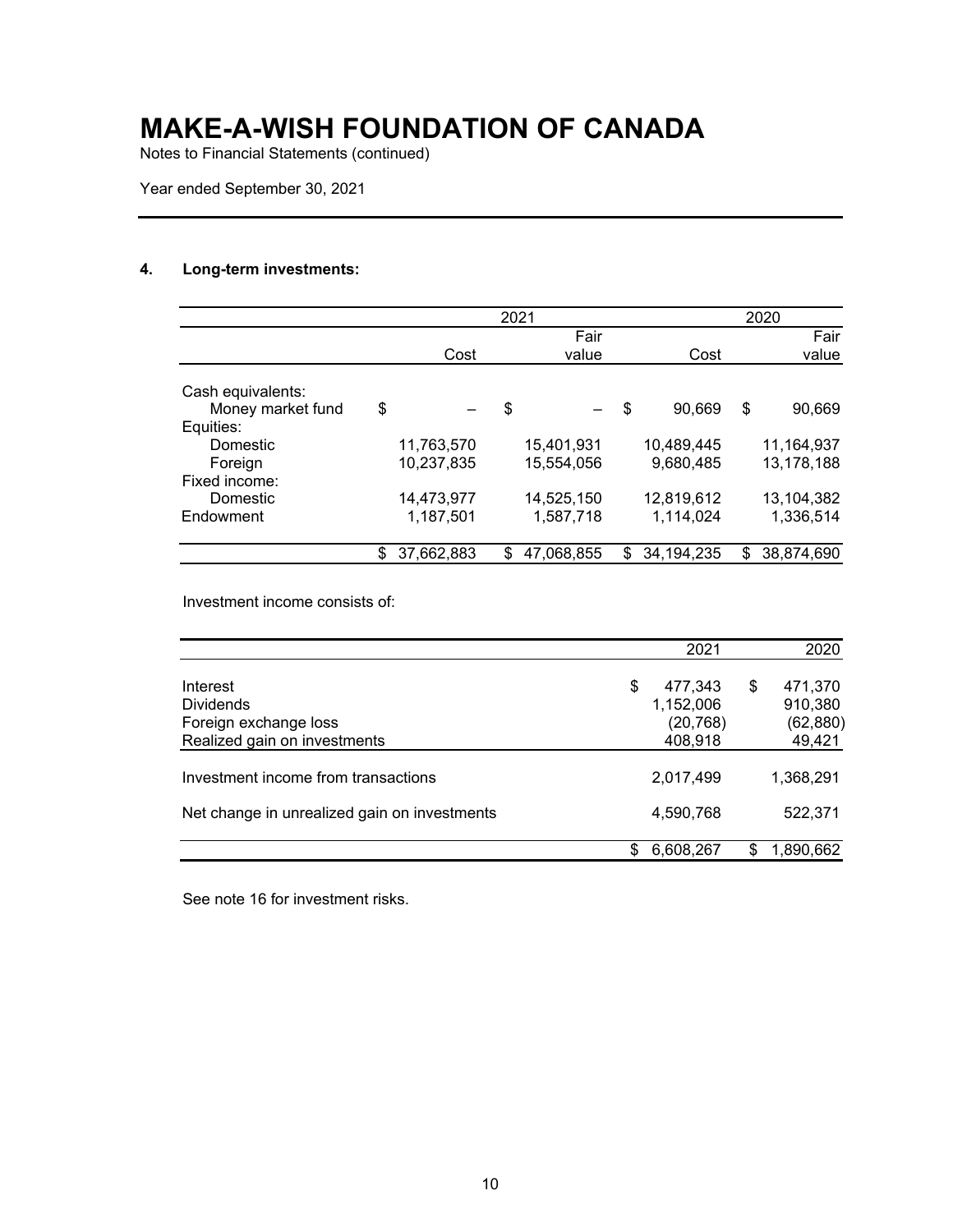Notes to Financial Statements (continued)

Year ended September 30, 2021

### **5. Capital assets:**

|                         |    |           |              |                | 2021     |     | 2020     |
|-------------------------|----|-----------|--------------|----------------|----------|-----|----------|
|                         |    |           | Accumulated  |                | Net book |     | Net book |
|                         |    | Cost      | amortization |                | value    |     | value    |
|                         |    |           |              |                |          |     |          |
| Furniture and equipment | S  | 119,347   | \$.          | 107,595<br>S   | 11.752   | S   | 21,872   |
| Computers               |    | 1,115,740 |              | 580,088        | 535,652  |     | 700,535  |
| Donated assets          |    | 62,623    |              | 16,160         | 46,463   |     | 64,158   |
| Leasehold improvements  |    | 280,007   |              | 162,397        | 117,610  |     | 136,501  |
| Automobiles             |    | 53,807    |              | 37,856         | 15,951   |     | 24,919   |
|                         |    |           |              |                |          |     |          |
|                         | S. | 1,631,524 | S.           | 904,096<br>\$. | 727,428  | \$. | 947,985  |

(a) Invested in capital assets is calculated as follows:

|                                                        | 2021      | 2020      |
|--------------------------------------------------------|-----------|-----------|
| Capital assets                                         | \$727.428 | \$947.985 |
| Amounts financed by:<br>Deferred capital contributions | 46.463    | 64.158    |
|                                                        | 680,965   | 883,827   |

(b) Change in net assets invested in capital assets is calculated as follows:

|                                                                                                                                                        |    | 2021                            |   | 2020                 |
|--------------------------------------------------------------------------------------------------------------------------------------------------------|----|---------------------------------|---|----------------------|
| Deficiency of revenue over expenses:<br>Amortization of deferred capital contributions<br>Amortization of capital assets<br>Disposal of capital assets | S  | 17,695<br>(221, 345)<br>(7,306) | S | 36.926<br>(228, 087) |
|                                                                                                                                                        |    | (210, 956)                      | S | (191, 161)           |
| Net change in invested in capital assets:<br>Additions to capital assets                                                                               | \$ | 8.094                           | S | 138.341              |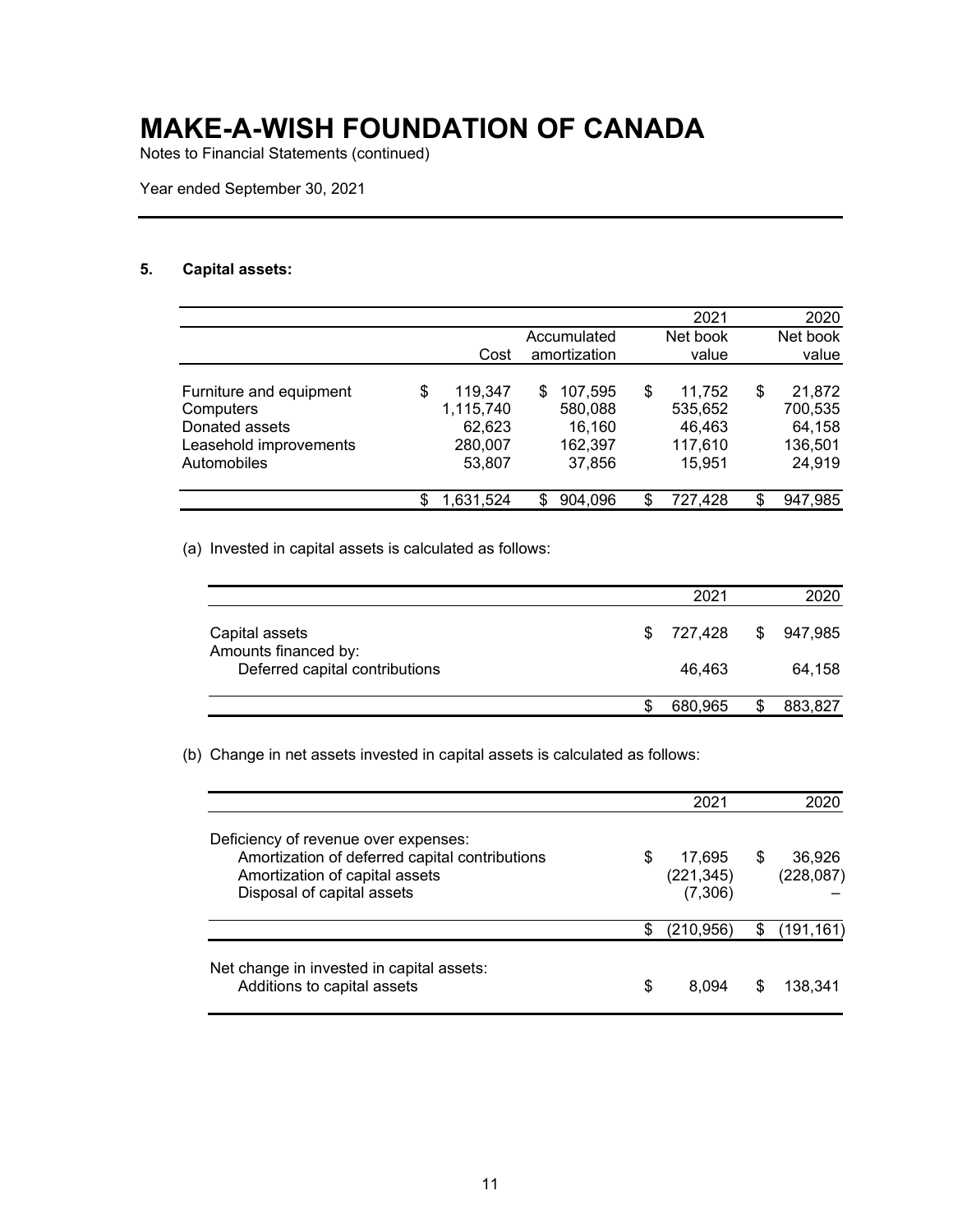Notes to Financial Statements (continued)

Year ended September 30, 2021

#### **6. Intangible asset:**

|                                     | 2021      | 2020      |
|-------------------------------------|-----------|-----------|
| Time-share condominium - Hawaii USA | \$ 10.712 | \$ 10.712 |

### **7. Deferred revenue:**

|   |            |     |          |                                       | 2021       |     | 2020       |
|---|------------|-----|----------|---------------------------------------|------------|-----|------------|
|   | Deferred   |     |          |                                       |            |     |            |
|   | donations  |     |          |                                       |            |     |            |
|   | revenue    |     |          |                                       | Total      |     | Total      |
| S | 1,346,132  | \$. | 138,259  | \$.                                   | 1,484,391  | \$. | 1,332,328  |
|   | 6,308      |     |          |                                       | 6,308      |     | 737,261    |
|   | (381, 153) |     | (18,648) |                                       | (399, 801) |     | (585, 198) |
|   | 971,287    |     | 119,611  |                                       | 1,090,898  | S   | 1,484,391  |
|   |            |     |          | Free rent<br>and lease<br>inducements |            |     |            |

#### **8. Deferred capital contributions:**

Deferred capital contributions represent donations-in-kind for donated assets. The changes in the deferred capital contributions balance for the year are as follows:

|                                | 2020      | Additions                        | Amortization | 2021     |
|--------------------------------|-----------|----------------------------------|--------------|----------|
| Deferred capital contributions | \$ 64.158 | S.<br>and the state of the state | \$17.695     | \$46.463 |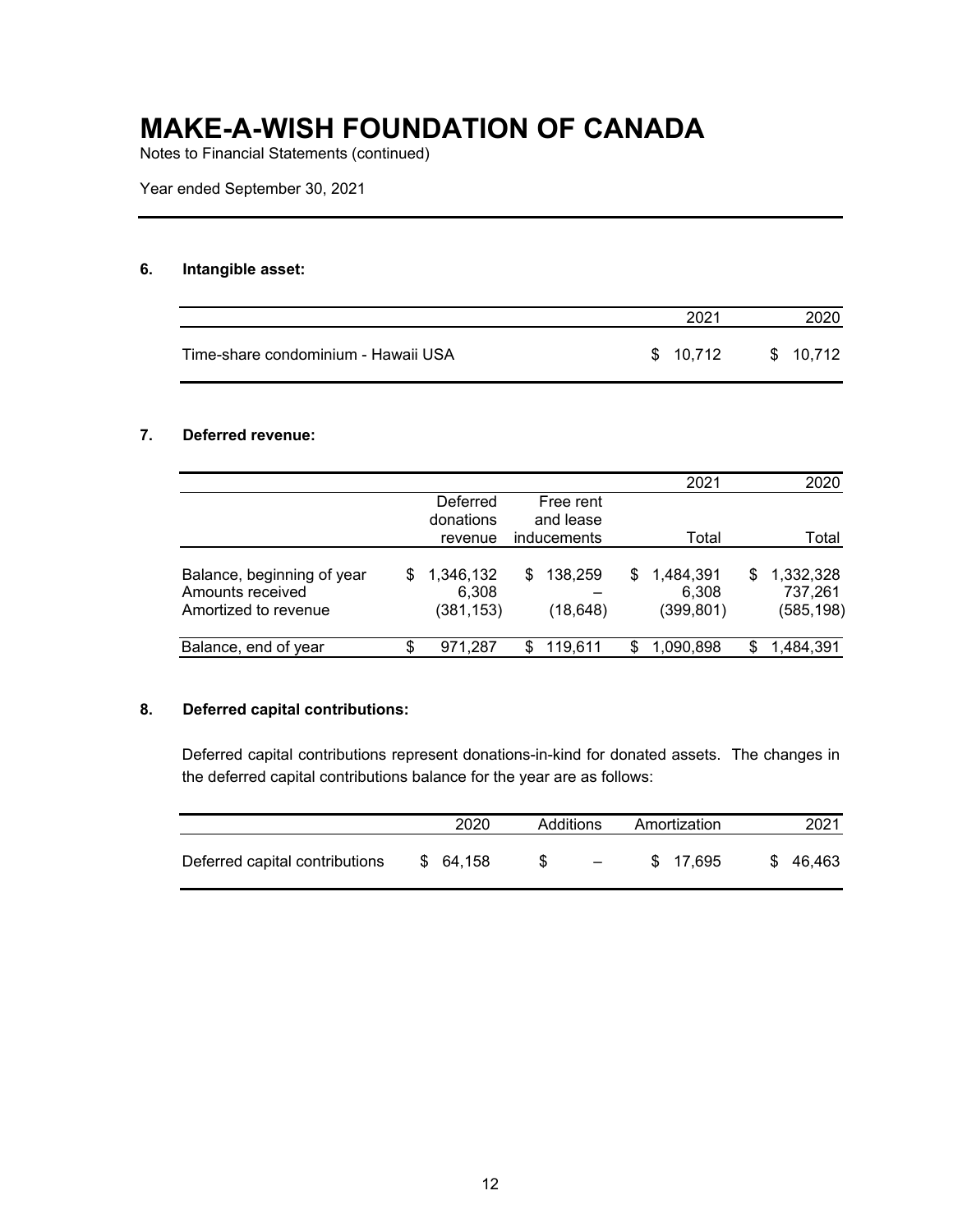Notes to Financial Statements (continued)

Year ended September 30, 2021

#### **9. Related party transactions:**

MAWC is affiliated, via the federated model, with Make-A-Wish Foundation International and Make-A-Wish Foundation America. MAWC paid fees of \$346,349 (2020 - \$326,985) to those organizations in support of mission delivery to children around the world.

These transactions with related parties are subject to normal trade terms and are recorded at the exchange amount agreed to by the related parties.

#### **10. General and administration expenses:**

|                              | 2021            | 2020             |
|------------------------------|-----------------|------------------|
| Salaries and benefits        | \$<br>1,390,061 | 2,056,950<br>\$. |
| Professional fees            | 493,967         | 1,863,644        |
| Office                       | 249,978         | 661,733          |
| Other                        | 170,096         | 62,149           |
| <b>Rent and utilities</b>    | 110,225         | 469,020          |
| Amortization                 | 86,030          | 75,747           |
| Insurance                    | 50,605          | 55,364           |
| Promotion and advertising    | 28,602          | 81,711           |
| Telephone                    | 17,726          | 17,410           |
| Board and committee meetings | 6,466           | 71,183           |
|                              | 2,603,756<br>\$ | 5,414,911<br>\$  |

Included in professional fees are pre-closing amalgamation expenses:

|                                 |    | 2021 | 2020                       |
|---------------------------------|----|------|----------------------------|
| Professional fees<br>Legal fees | \$ |      | 1,079,685<br>\$<br>136,955 |
|                                 | ٠D |      | 1,216,640<br>\$            |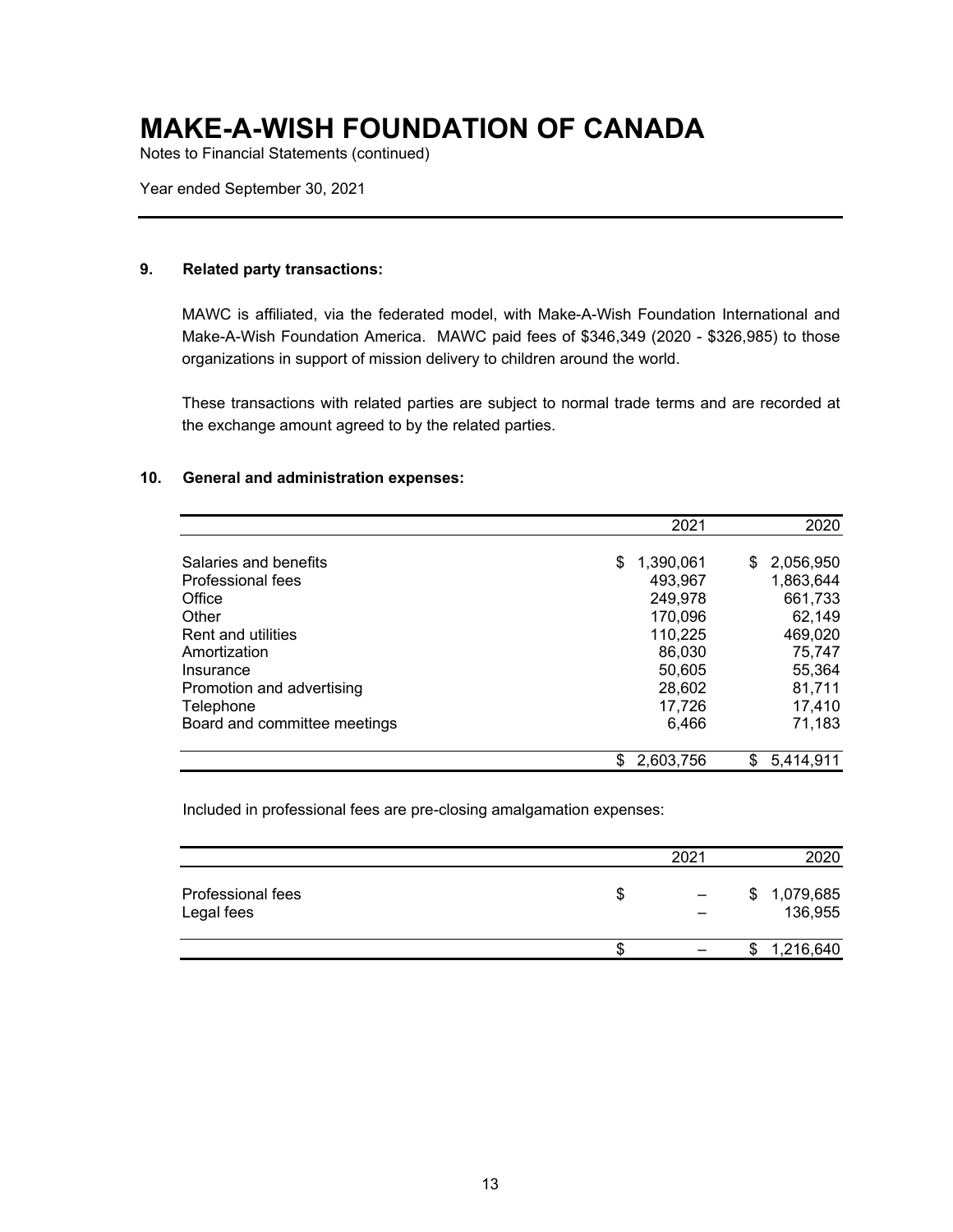Notes to Financial Statements (continued)

Year ended September 30, 2021

#### **11. Government assistance:**

Government assistance received by MAWC during the year amounted to \$71,148 (2020 - \$37,938), which have been recognized as donations and fundraising revenue on the statement of operations as at September 30, 2021. These funds were for the temporary employment of individuals for specific programs.

Due to the COVID-19 pandemic, the Canadian government introduced the Canada Emergency Wage Subsidy to assist organizations who had lost a certain percentage of their eligible revenue. During the year ended September 30, 2021, MAWC filed eligible claims totaling \$3,174,023 (2020 - \$2,764,256) which have been recognized as government subsidies on the statement of operations. As at September 30, 2021, \$1,648,176 (2020 - \$863,369) is included in accounts receivable with respect to claims filed but not yet received.

### **12. Fundraising:**

As required by Alberta legislation, with regard to reporting of fundraising, gross fundraising revenue received in Alberta was \$1,169,119 (2020 - \$5,161,510). Remuneration to employees whose principal duties involve fundraising approximated \$394,791 (2020 - \$407,702).

### **13. Endowment Fund:**

The Endowment Fund represents externally restricted amounts which have been specifically restricted by the donor. The investments held for the Endowment Fund are comprised of money market funds, fixed income as well as domestic and foreign equities.

|                                                                   |   | 2021                          |   | 2020                          | Net change                  |
|-------------------------------------------------------------------|---|-------------------------------|---|-------------------------------|-----------------------------|
| Contributions<br>Accumulated investment income<br>Unrealized gain | S | 901.146<br>293,055<br>393.517 | S | 887,354<br>223,313<br>225.847 | 13.792<br>69,742<br>167,670 |
|                                                                   |   | 1.587.718                     |   | 1,336,514                     | 251,204                     |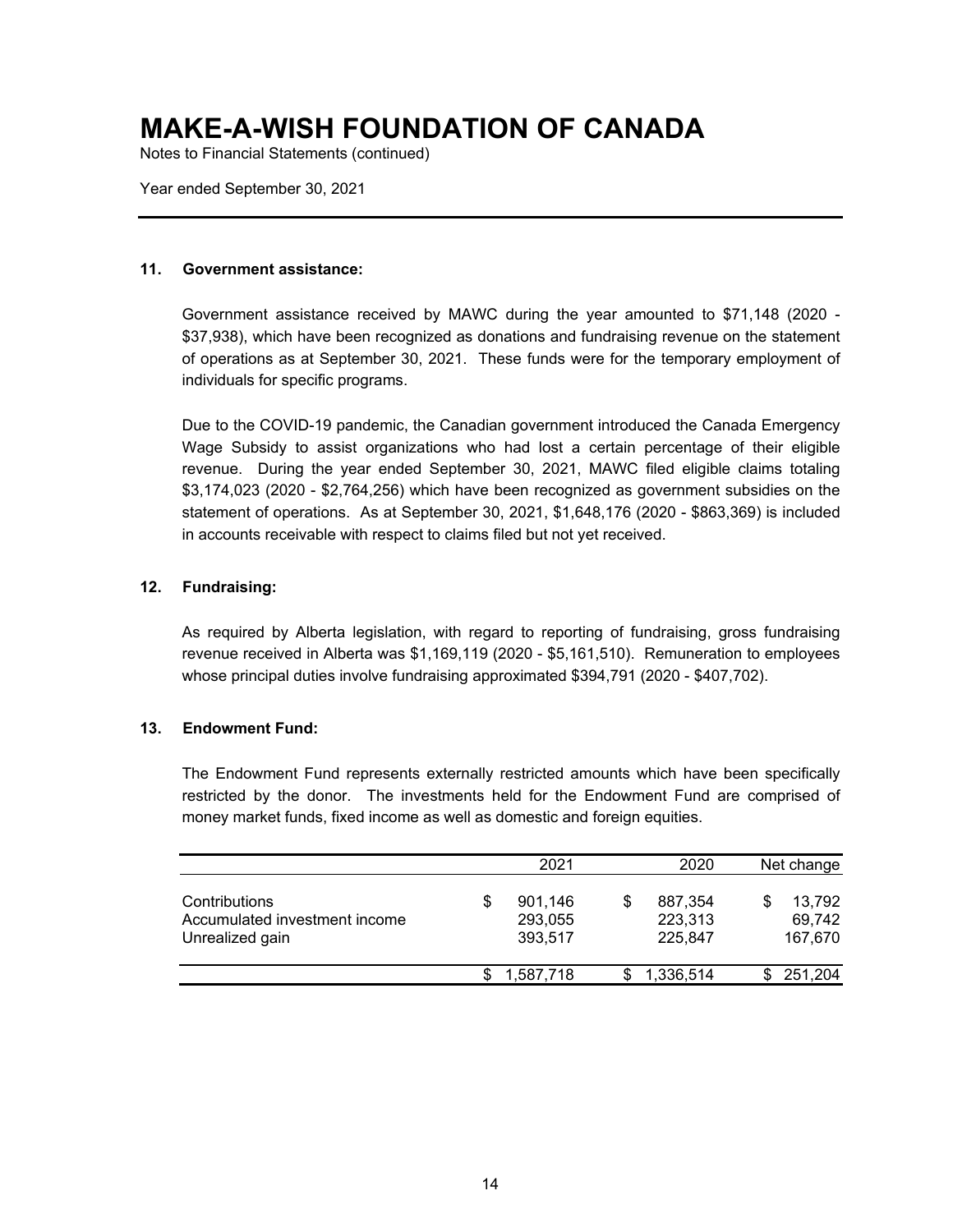Notes to Financial Statements (continued)

Year ended September 30, 2021

#### **14. Allocation of expenses:**

Expenses have been allocated as follows:

| 2021                                                  | Expenses<br>before<br>allocations   |   | <b>Salaries</b><br>and<br>benefits     | Other<br>expenses                       |   | Total                               |
|-------------------------------------------------------|-------------------------------------|---|----------------------------------------|-----------------------------------------|---|-------------------------------------|
| Programs<br>Fundraising<br>General and administration | 6,985,144<br>7,474,904<br>5,651,269 | S | 1,894,106<br>(665, 496)<br>(1,228,610) | \$<br>929,483<br>889,420<br>(1,818,903) | S | 9,808,733<br>7,698,828<br>2,603,756 |
|                                                       | 20,111,317                          | S |                                        |                                         |   | 20,111,317                          |

| 2020                                                  |     | <b>Expenses</b><br>before<br>allocations |    | <b>Salaries</b><br>and<br>benefits    | Other<br>expenses                      |     | Total                                |
|-------------------------------------------------------|-----|------------------------------------------|----|---------------------------------------|----------------------------------------|-----|--------------------------------------|
| Programs<br>Fundraising<br>General and administration | S   | 10,388,333<br>1,099,626<br>9,230,813     | S. | 5,647,409<br>4,659,777<br>(3,366,788) | \$3,744,170<br>3,855,191<br>(449, 114) | SS. | 19,779,912<br>9,614,594<br>5,414,911 |
|                                                       | \$. | 20,718,772                               |    | 6,940,398                             | 7,150,247                              |     | \$34,809,417                         |

#### **15. Lease commitments:**

MAWC is committed to payments, excluding maintenance and operating costs, under operating leases for buildings through 2028. Annual payments are as follows:

| 2022<br>2023<br>2024<br>2025<br>2026 and thereafter | \$<br>340,077<br>276,846<br>248,767<br>250,833<br>587,446 |
|-----------------------------------------------------|-----------------------------------------------------------|
|                                                     | 1,703,969                                                 |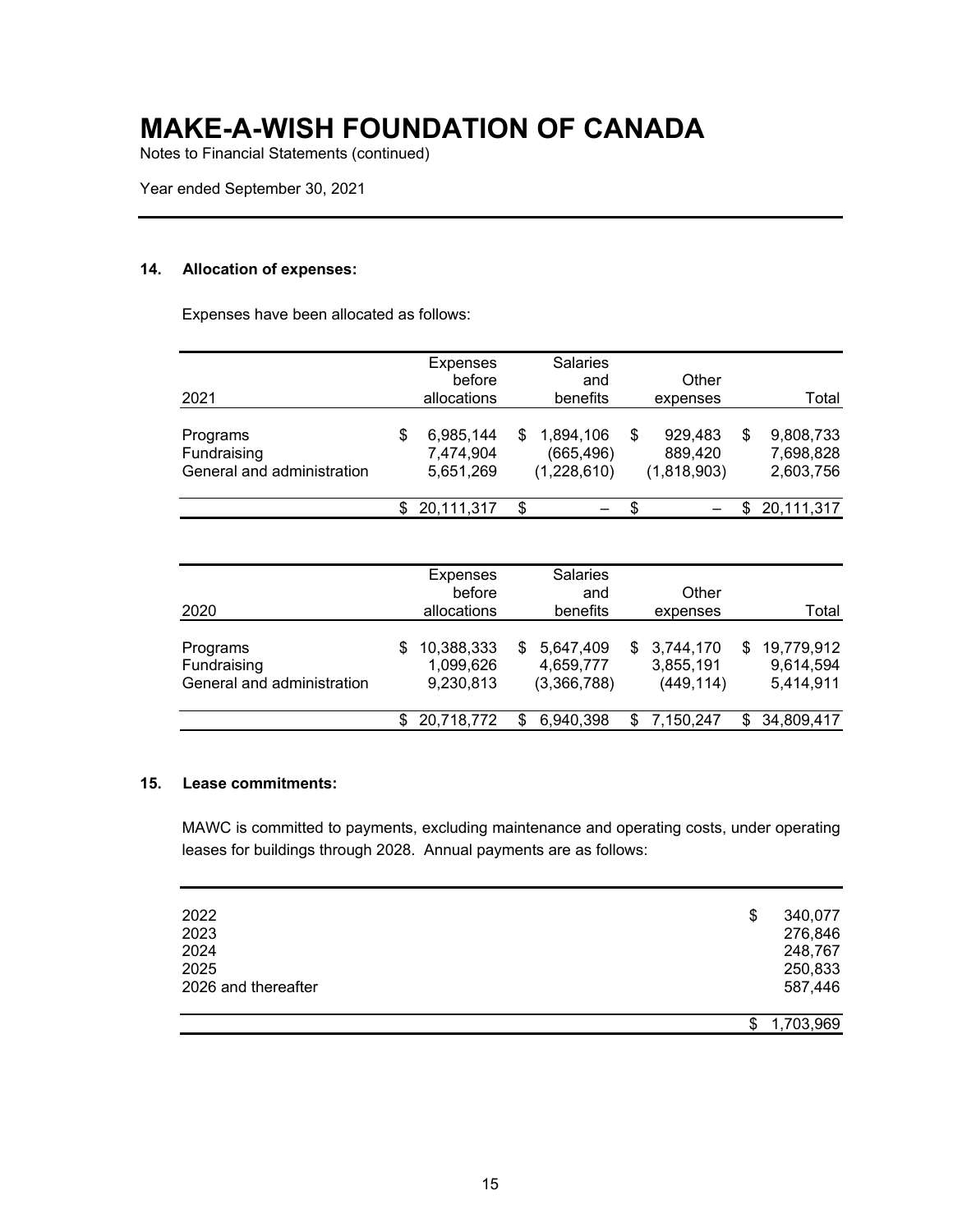Notes to Financial Statements (continued)

Year ended September 30, 2021

#### **16. Risk management:**

Risk management relates to the understanding and active management of risks associated with all areas of MAWC's activities and the associated operating environment. Investments are primarily exposed to market and credit, interest rate, foreign currency and liquidity risks. MAWC has formal policies and procedures that establish target asset mix. MAWC's policies also require diversification of investments within categories and set limits on exposure to individual investments. MAWC revised and adopted a new Statement of Investment Policy and Goals on December 17, 2020. There have been no significant changes to risk exposures from 2020.

(a) General economic risk:

In March 2020, the COVID-19 outbreak was declared a pandemic by the World Health Organization. This has resulted in the Canadian and provincial governments enacting emergency measures to combat the spread of the virus. These measures, which include the implementation of travel bans, self-imposed quarantine periods and social distancing, have resulted in a decline in revenue and expenses due to the modification of programs, cancellation of events and lockdown measures.

The situation is dynamic and the ultimate duration and magnitude of the impact on the economy and the financial effect on operations is not known at this time. These emergency measures and economic impacts could include potential future decreases in revenue and expenses. The COVID environment has impacted the number of wishes that Make-A-Wish Canada grants annually. The most popular wish has always been a travel wish and with restrictions on travel, travel wishes have been delayed resulting in the deferral of a significant number of wishes.

(b) Market risk:

The value of equity securities changes with stock market conditions, which are affected by general economic and market conditions. The value of fixed income securities will vary with developments within the specific companies or governments which issue the securities. MAWC manages this risk through controls to monitor and limit concentration levels.